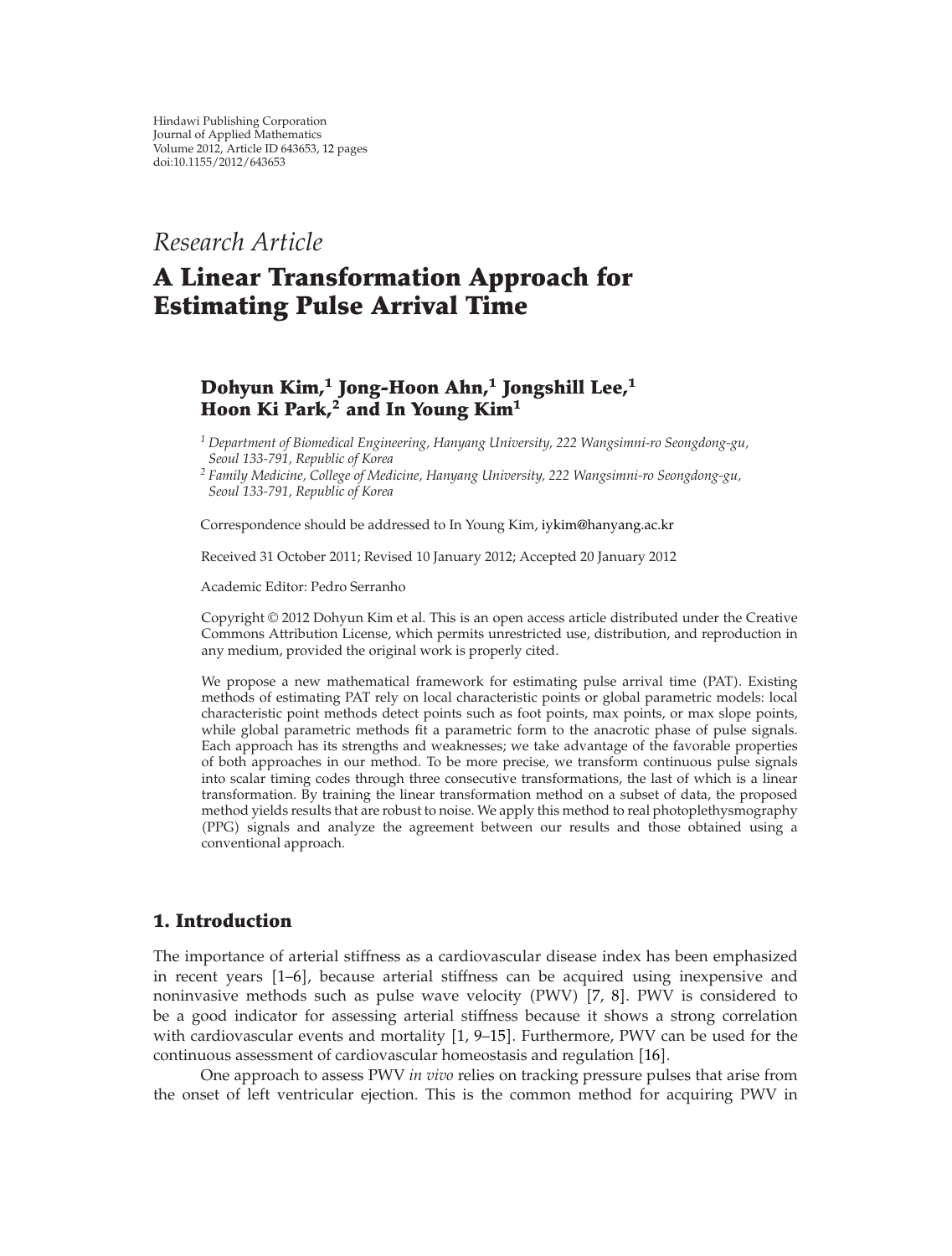the arterial trees which uses ECG and two pressure pulses that are measured simultaneously. In general, pressure pulses are measured at the carotid and femoral arteries, respectively, and PWV is calculated as the distance between the two sites divided by the time for the pulse wave to travel that distance. The time that it takes the pulse pressure to travel from the carotid artery to the femoral artery is called pulse arrival time  $(PAT)$   $[17]$ .

To measure pressure pulses at the carotid and femoral arteries, a catheter is generally used. However, it is difficult to measure pressure pulses without clinical assistance because this is an invasive method. For this reason, intensive efforts have been made to improve the performance of external skin transducers that can measure PWV in recent years. Several techniques have been developed to record pressure pulses. Among these, photoplethysmography (PPG) is particularly popular as a noninvasive, nonobstructive technique that is based on the temporal patterns of light absorption in living tissues because morphological characteristics of PPG are similar to pressure pulse, especially in the arteries  $[18]$ .

Pulse arrival time of PPG pulse is typically measured by detecting local characteristic points: the foot determined by the start point of the anacrotic phase (FOOT), the maximumslope of the anacrotic phase (MS), and the maximum amplitude of the pulse (MAX) [15, 19, 20]. Unfortunately, however, these characteristic points often yield unstable and unreliable results when used to analyze PPG pulses with morphological variation due to underlying conditions [15]. Thus, the design of robust extraction techniques that are capable of estimating PAT from PPG pulses remains an unsolved problem. Sola and colleagues ` suggested that PAT could be estimated by parametric modeling of the anacrotic phase of pressure pulses in PPG. However, although their method produces robust and reliable results under noisy conditions, it is relatively computationally complex because of the need to fit a parametric function to every single pulse [21].

Therefore, our aim was to develop a method to measure PAT with accuracy and reliability using simple operations. In the next section, we outline the mathematical framework that we developed to estimate PAT.

## **2. Methods**

### *2.1. Representation of PPG Signals in Vector Space*

Let  $\Omega$  be the set of all continuous PPG signals measured from human arteries. We can define a sampling process *ξM* as follows:

$$
\xi_M : \Omega \longrightarrow \mathbb{R}^M, \tag{2.1}
$$

where  $\mathbb{R}^M$  is an *M*-dimensional Euclidean space. The mapping  $\xi_M$  reduces a continuous signal to an *M*-dimensional vector point. The vector point forms a lower-dimensional cluster in an *M*-dimensional space. Let us consider the cluster as being embedded by the manifold Υ. Our goal in this paper is to find a mapping *τ* between this manifold and PAT:

$$
\tau: \Upsilon \longrightarrow \mathbb{R}^1. \tag{2.2}
$$

Then, the parametric estimation of PAT is given by the composition of two mappings: PAT *τ* ◦ *ξM*.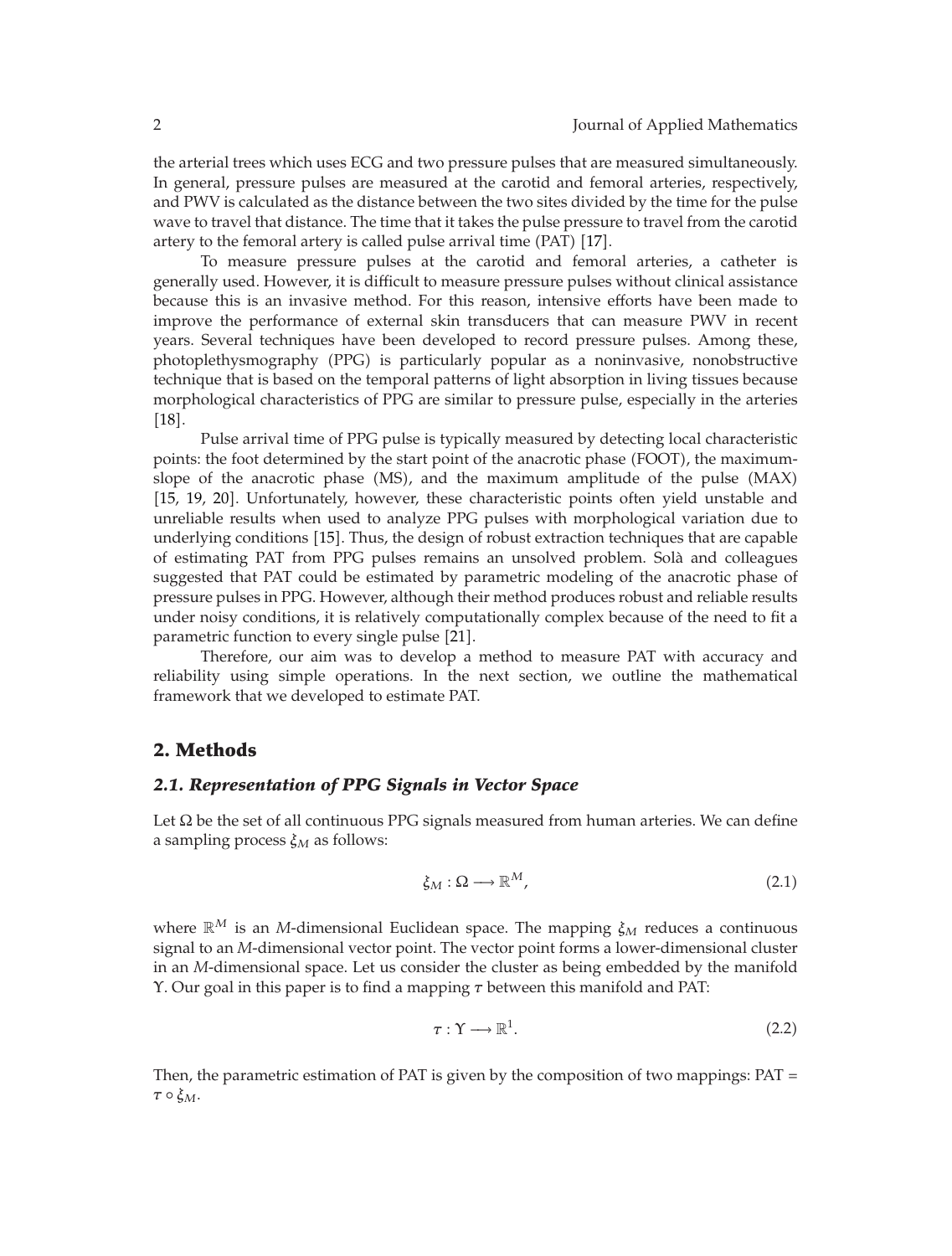

**Figure 1:** The estimation of PAT using a linear transformation approach.

However, manifolds constructed through normal sampling at a constant frequency are highly curved. Training this type of manifold and mapping PAT using this manifold are challenging 22. Let us consider simple translations of Gaussian peaks, as shown in Figure 1. The manifold constructed using simple translations is spirally curved. If slight variation is added to Gaussian peaks, it is not feasible to parameterize the manifold with well-defined functions.

Now, suppose that we find the sampling process *ξM* such that the manifold Υ can be flat and isometric along PAT. For instance, if three vectors  $f, g, h \in \Upsilon$  are collinear and have isometric timing codes  $t_f$ ,  $t_g$ ,  $t_h$ , that is,  $(t_h - t_g)f + (t_f - t_h)g + (t_g - t_f)h = 0$ , then we can always find the linear transformation  $\omega$  such that  $t_f = \omega^T f$ ,  $t_g = \omega^T g$ , and  $t_h = \omega^T h$ . This means that the special sampling process allows the mapping *τ* to be the simplest form by *ω*. However, we failed to find such a sampling process, regardless of the sampling frequencies applied to the continuous signals; convex combination of two different vectors  $f, g \in \Upsilon$  cannot be used to represent the human artery PPG signal.

In this context, we propose adding another transformation between  $\xi_M$  and  $\tau$ . By considering the new mapping, we intend to keep the mapping, *τ*, the linear transformation. If we denote the novel mapping as *ζ*, we can estimate the PAT of the PPG signals as

$$
PAT = \tau \circ \zeta \circ \xi_M. \tag{2.3}
$$

We refer to this as a linear transformation approach for estimating PAT. In following subsections, we describe the new transformation *ζ* in more detail.

### *2.2. Conjugate Transformations*

In the previous subsection, we framed a set of three transformations to change continuous pulse functions into scalar timing codes. The first transformation, *ξM*, is needed to reduce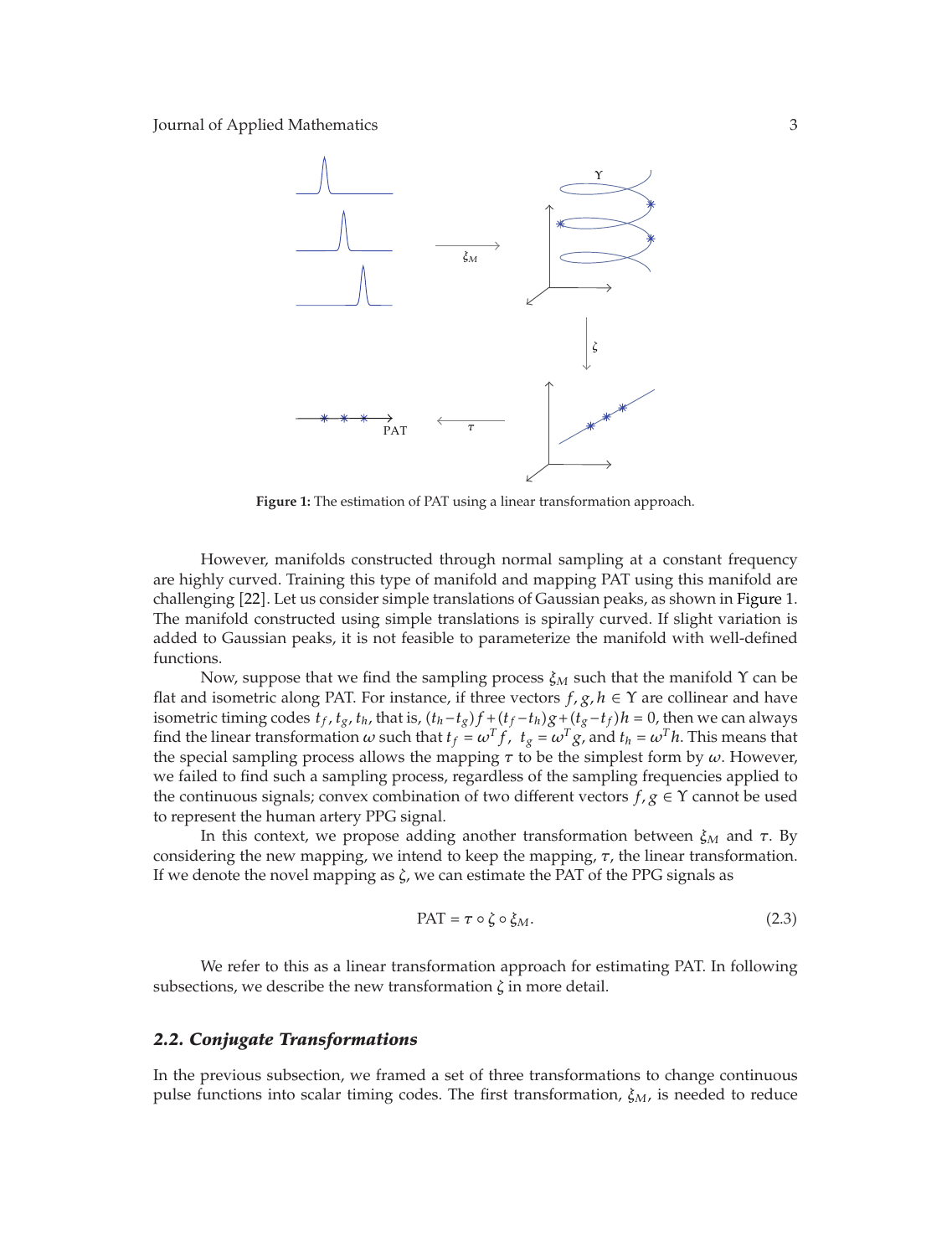continuous pulse functions into *M*-dimensional vector points, while the third transformation *τ* is the linear transformation. The function of the second transformation, *ζ*, will be fully discussed in this subsection, in which we consider a well-known transformation called the convex conjugate or Legendre transformation.

#### *2.2.1. Convex Conjugate*

The convex conjugate is a transformation that maps a convex function onto another convex function [23, 24]. A convex function always has its conjugate function: the conjugate function is also a convex function. First, we outline why we need convex functions. A Gaussian function, which was exemplified as a pulse in the previous subsection, is the starting point for developing our idea. Gaussian functions have a single peak and are nonnegative over the entire region. Such a Gaussian function can be derived from a convex function by differentiating the convex function twice. We can therefore consider convex functions instead of Gaussian functions. A general type of pulse function that has mixed-signed values, unlike Gaussian functions, will be discussed later.

Let us consider two arbitrary convex functions. When their first derivatives become inverses of each other, two functions are referred to as "convex conjugate". If two functions  $f(t)$  and  $f(t)$  have such a relation, then

$$
\frac{df}{dt} \circ \frac{d\tilde{f}}{d\tilde{t}} = I = \frac{d\tilde{f}}{d\tilde{t}} \circ \frac{df}{dt},
$$
\n(2.4)

where *I* is an identity function, that is, *I*  $\circ$  *t* = *t* and *I*  $\circ$  *t* = *t*. To find an explicit expression for  $\tilde{z}$  $f$ , we assume

$$
\tilde{t} = \frac{df}{dt} \circ t. \tag{2.5}
$$

From  $(2.4)$  and  $(2.5)$ , we obtain

$$
I \circ t = \frac{d\tilde{f}}{d\tilde{t}} \circ \frac{df}{dt} \circ t \Longrightarrow t = \frac{d\tilde{f}}{d\tilde{t}} \circ \tilde{t}.
$$
 (2.6)

Conversely, when we assume  $t = (df/dt) \circ t$ , we also obtain  $t = (df/dt) \circ t$ . Thus, (2.4) gives the presidence of the property of the property of the property of the property of the property of the property of the property of the the reciprocal expressions (2.5) and (2.6), which are referred to as variable change.

When we assume a finite domain  $\Omega$  on which a convex function is defined, the independent variable *t* on the domain can be changed into its conjugate variable *t* through convex conjugate. Then, the function form  $f$  can be changed into the form  $f$  by replacing  $t$ with *t*. To be precise, the explicit form of the convex conjugate from above relations is

$$
\widetilde{f}(\widetilde{t}) = \sup\left\{t\widetilde{t} - f(t) \mid t \in \Omega\right\},\tag{2.7}
$$

where the conjugate variable *t* is expressed as the gradient of *f* at *t*. By differentiating *tt* −  $f(t)$  with means that  $f(t)$  with means that  $f(t)$  with means that  $f(t)$  $f(t)$  with regard to *t* and equating this result to zero, we can confirm that *t* is expressed as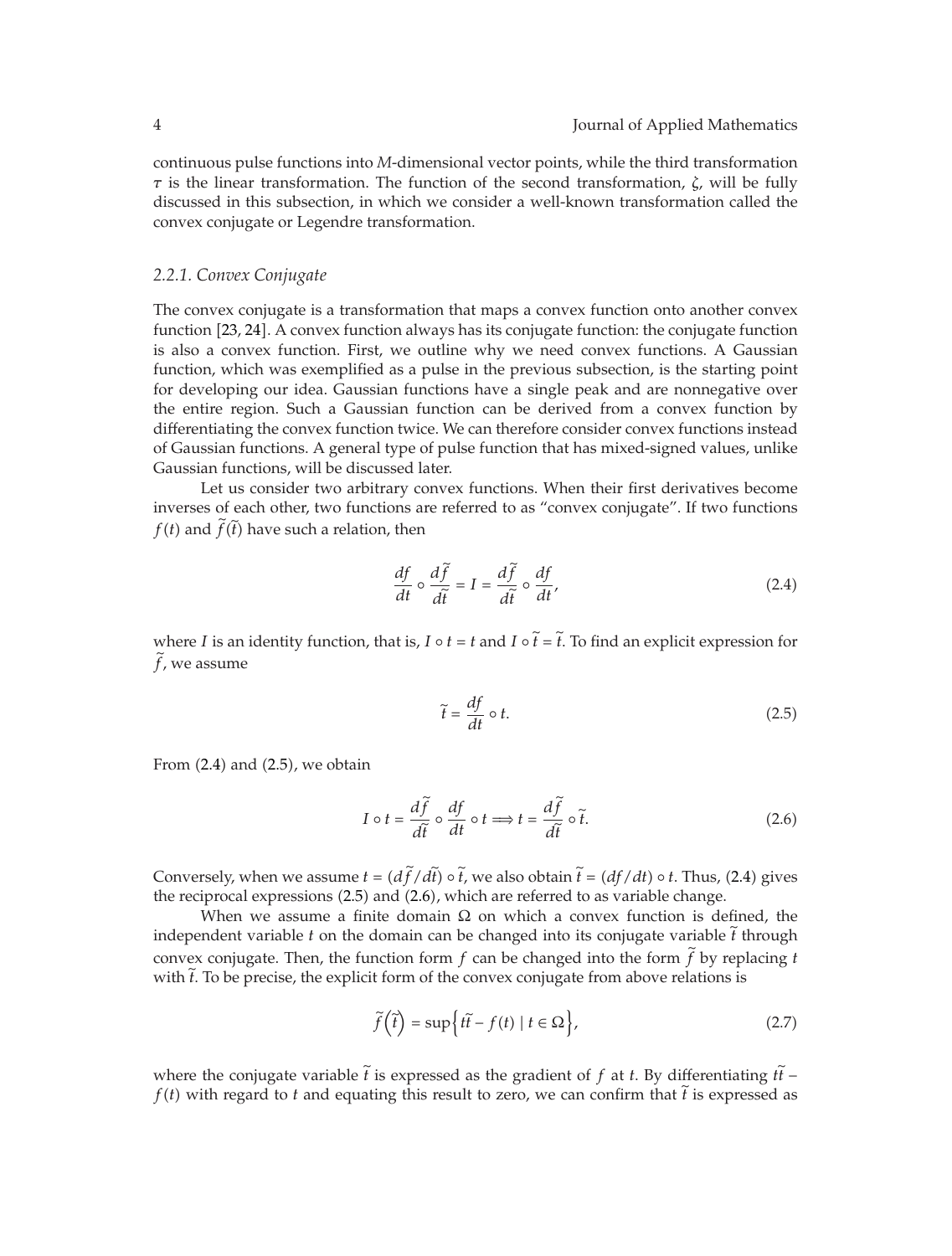the gradient of *f*. Conversely, the new convex function can be converted back to the original function in the same manner:

$$
f(t) = \sup \{ \tilde{t}t - f(t) \mid \tilde{t} \in \tilde{\Omega} \}.
$$
 (2.8)

In this case, the original variable *t* is expressed as the gradient of  $f$  at  $t$ . Variables  $t$  and  $t$  are leader to a conservative fields with grazed to angle allow Grazew assignative was ariginally basically conservative fields with regard to each other. Convex conjugation was originally derived from duality relationship between points and lines. The functional relationship specified by *f*-*t* can be represented equally as well as a set of points *t*, or as a set of tangent lines specified by their gradients and intercept values.

### *2.2.2. Nonnegative Conjugate*

Now, we introduce a new conjugate transformation termed *nonnegative conjugate*. This transformation is closely related to the former convex conjugate. If *f* is twice continuously differentiable and the domain is  $\Omega$ , then we can characterize a convex function as follows:

$$
f \text{ is convex iff } f''(t) \ge 0 \text{ for } \Omega. \tag{2.9}
$$

This is a link between convex conjugate and nonnegative conjugate based on the following definition.

*Definition 2.1.* Suppose that two convex functions  $f(t)$  and  $f(t)$  are in convex conjugate for  $t \in \Omega$  and  $\tilde{t} \in \tilde{\Omega}$  and their second derivatives  $f''(t)$  and  $\tilde{f}''(\tilde{t})$  are denoted as  $I(t)$  and  $\tilde{I}(\tilde{t})$ , respectively. Then *I*(*t*) and  $\widetilde{I}(\widetilde{t})$  are said to be *nonnegative conjugate* of each other on domains  $\Omega$  and  $\Omega$ .

The two-dimensional conjugate transform that is analogous to this nonnegative conjugate has been applied to image morphing [25].

Let us calculate the second derivatives directly. As mentioned in (2.5) and (2.6), the first derivatives represent variable change between  $t$  and  $t$ . The second derivative of  $f(t)$  is given as

$$
f''(t) = \frac{d^2 f(t)}{dt^2} = \frac{d\tilde{t}}{dt}.
$$
\n(2.10)

Similarly, the second derivative of  $f''(t)$  is given as

$$
\tilde{f}''\left(\tilde{t}\right) = \frac{d^2\tilde{f}\left(\tilde{t}\right)}{d\tilde{t}^2} = \frac{dt}{d\tilde{t}}.
$$
\n(2.11)

From (2.10) and (2.11), we obtain the following reciprocal relation between two second derivatives:

 $\sim$   $\sim$ 

$$
f''(t)\tilde{f}''\left(\tilde{t}\right) = 1.\tag{2.12}
$$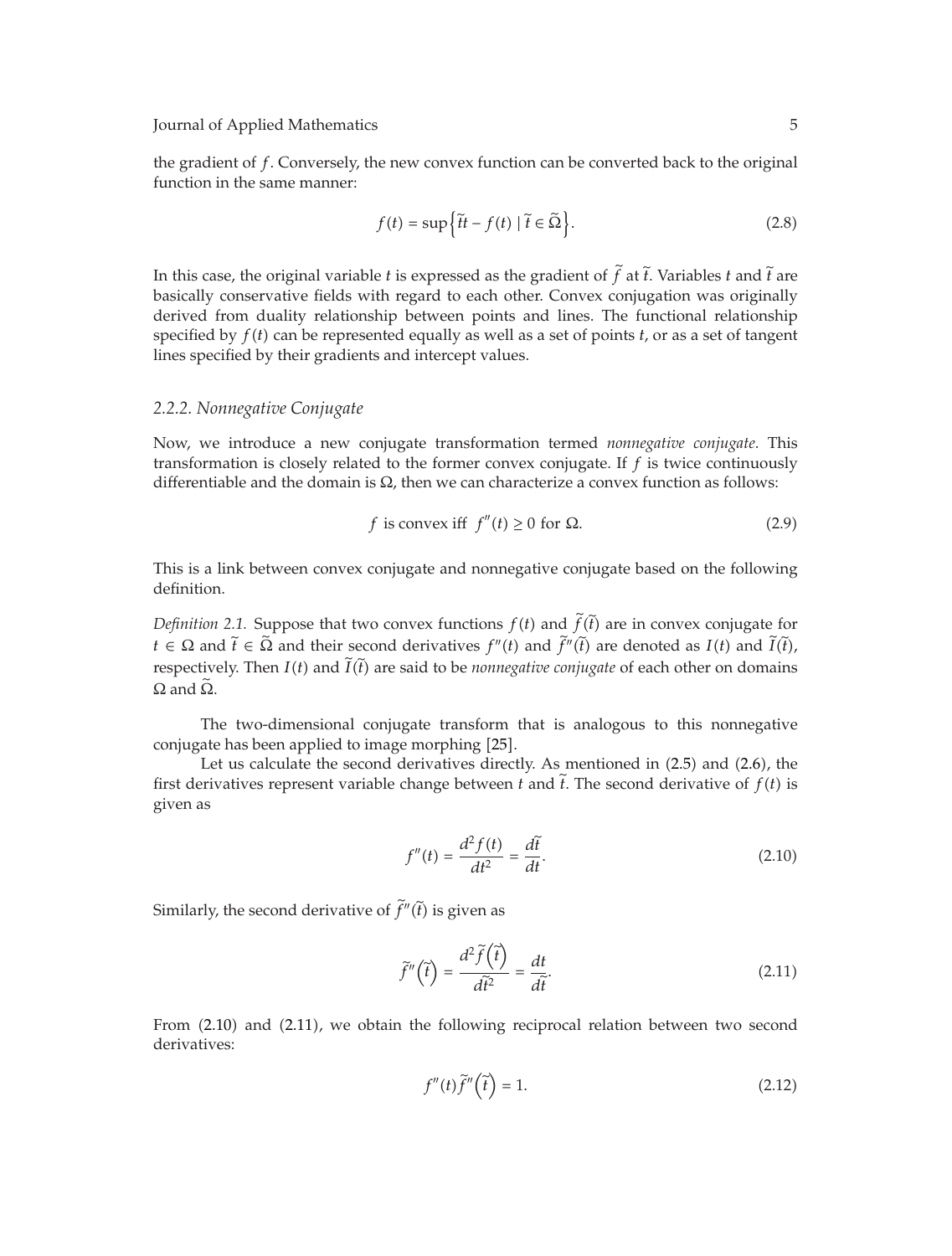If we denote  $f''(t)$  and  $f''(t)$  as  $I(t)$  and  $I(t)$ , the expression can be rewritten as  $I(t)I(t) = 1$ . Then, the nonnegative conjugate of  $I(t)$  can be expressed as

$$
\widetilde{I}(\widetilde{t}) = \frac{1}{I(t)} = \frac{1}{I\left(d\widetilde{f}(\widetilde{t})/d\widetilde{t}\right)} = \frac{1}{I\left(\left(d/d\widetilde{t}\right)\sup\{\widetilde{t}-f(t) \mid t \in \Omega\}\right)}
$$
\n
$$
= \frac{1}{I\left(\left(d/d\widetilde{t}\right)\sup\{\widetilde{t}-\int\int I(t)dt \mid t \in \Omega\}\right)}.
$$
\n(2.13)

Like variable change in the convex conjugate transformation, the variable *t* of the nonnegative function *I*(*t*) on the domain Ω can be formally changed by using the nonnegative conjugate. This yields another nonnegative function  $I(t)$  on the domain  $\Omega$  when the variable *t* is replaced this years another nonnegative random  $I(t)$  on the domain se when the variable  $t$  is replaced<br>with its conjugate variable  $\tilde{t}$ . Equation (2.13) has a very complex form, but the variable change between *t* and *t* has the following concise forms:

$$
\tilde{t} = \int I(t)dt, \qquad t = \int \tilde{I}(\tilde{t})d\tilde{t}.
$$
\n(2.14)

Alternatively, the nonnegative conjugate can also be derived from the equidistribution principle. First, the conjugate variable *t* is introduced such that a nonnegative distribution  $I(t)$ becomes constant with 1 in the conjugate coordinate  $t: I(t)dt = dt$ . The conjugate function  $I(t)$ also becomes constant with 1 in the original coordinate *t* by the same form:  $\tilde{I}(\tilde{t})d\tilde{t} = dt$ . As a result, we can obtain the reciprocal relation between  $I(t)$  and  $\tilde{I}(\tilde{t})$  and biconjugacy from the equidistribution principle, that is,  $I(t)I(t) = 1$  and  $I = I$ . This approach is equivalent to relative the Incolation constitution solving the Jacobian equation:

$$
I(t) = \frac{d\tilde{t}}{dt}, \qquad \tilde{I}(\tilde{t}) = \frac{dt}{d\tilde{t}}.
$$
\n(2.15)

Note that equations in (2.15) are the same as (2.10) and (2.11), respectively.

#### *2.2.3. Nonnegative Conjugate of a Nonnegative Vector*

In the previous section, we described a method of transformation based on the convex conjugate. However, although the nonnegative conjugate transforms a continuous function into another continuous function, the transformation *ζ* should map an *M*-dimensional vector onto another *M*-dimensional vector. Thus, we require a discrete version of the nonnegative conjugate.

Let us denote an *M*-dimensional column vector with nonnegative components as *I*, that is,  $I = (I_1 \cdots I_M)^T$  and  $I_i \ge 0$ . Then its nonnegative conjugate is denoted as  $\tilde{I}$ . To transform *I* into *I*, we have to link *I* with a continuous function  $I(t)$  by

$$
I(t) \equiv I_{[t]},\tag{2.16}
$$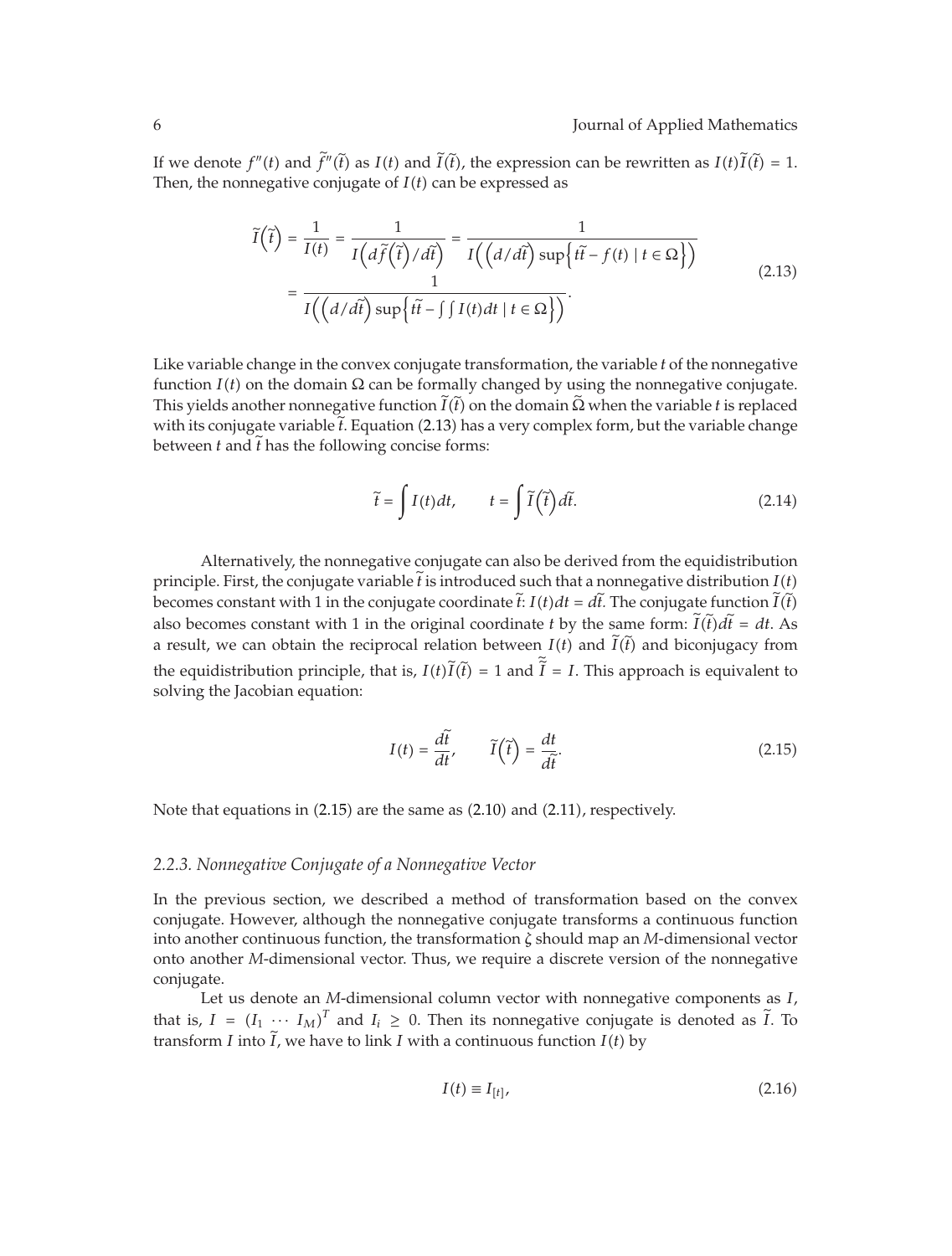where the function  $[t]$  is a ceiling function that gives the smallest integer not less than  $t$ . Then  $I(t)$  is a continuous and nonnegative function defined from  $t = 0$  to  $t = M$ . If we denote a cumulative distribution  $\int_0^t I(t)dt$  as  $s(t)$ , we obtain  $\tilde{t} = s(t)$  from (2.14), and *t* is given by its inverse:

$$
t = s^{-1}(\tilde{t}).\tag{2.17}
$$

Then, from  $(2.13)$ , we obtain

$$
\widetilde{I}\left(\widetilde{t}\right) = \frac{1}{I(t)} = \frac{1}{I_{[t]}} = \frac{1}{I_{[s^{-1}(\widetilde{t})]}}.\tag{2.18}
$$

Finally, we can change it into the *M*-dimensional vector *I* - by

$$
\widetilde{I}_i = \int_{i-1}^i \widetilde{I}(\widetilde{t}) d\widetilde{t}.
$$
\n(2.19)

Applying the same procedure to *I*, we can transform it back to the original vector *I*. However, this vector is not exactly same as the original vector. As the dimensionality of *M* increases, the error,  $I - I$ , converges to a zero vector.

## *2.3. Application to PPG Signals*

All experiments and analyses were performed using ECG and PPG signals extracted from the publically available MIMIC database that contains data from intensive care unit patients admitted to Boston Beth Israel Hospital. ECG and PPG signals were measured to 500 and 125 samples per second, respectively. First, *R* peaks were detected from ECG based on the assumption that the *R* peak represents the onset time of left ventricular ejection. Therefore, the position of *R* peaks was used to segment single PPG pulses from the full PPG signals. Raw PPG signals were low-pass filtered at 15 Hz, then single PPG pulses were separated by synchronized *R* peaks. The extracted single PPG pulses were resampled to 500 Hz to improve accuracy, and then FOOT and MAX points of single PPG pulses were detected by the traditional method that detects characteristic points [26].

Each single PPG pulse was divided into two parts by the FOOT point: the front part from the *R* peak to the FOOT point, and the rear part from the FOOT point to the next *R* peak. The time difference at each part was calculated in different ways than that used to estimate PAT. The time difference  $t_a$  at the front part was derived by a simple translation to change the number of samples into time (seconds), and the time difference  $t<sub>b</sub>$  at the rear part was calculated by the nonnegative conjugate transformation and linear projection, as shown in Figure 2.

Various single PPG pulses with different amplitudes, shapes, or pulse widths were represented as single points in an *M*-dimensional vector space after the nonnegative conjugate transformation. The points that corresponded to nonnegative conjugate vectors, *I* -, were located on a same line in an *M*-dimensional vector space. This characteristic is referred to as collinearity.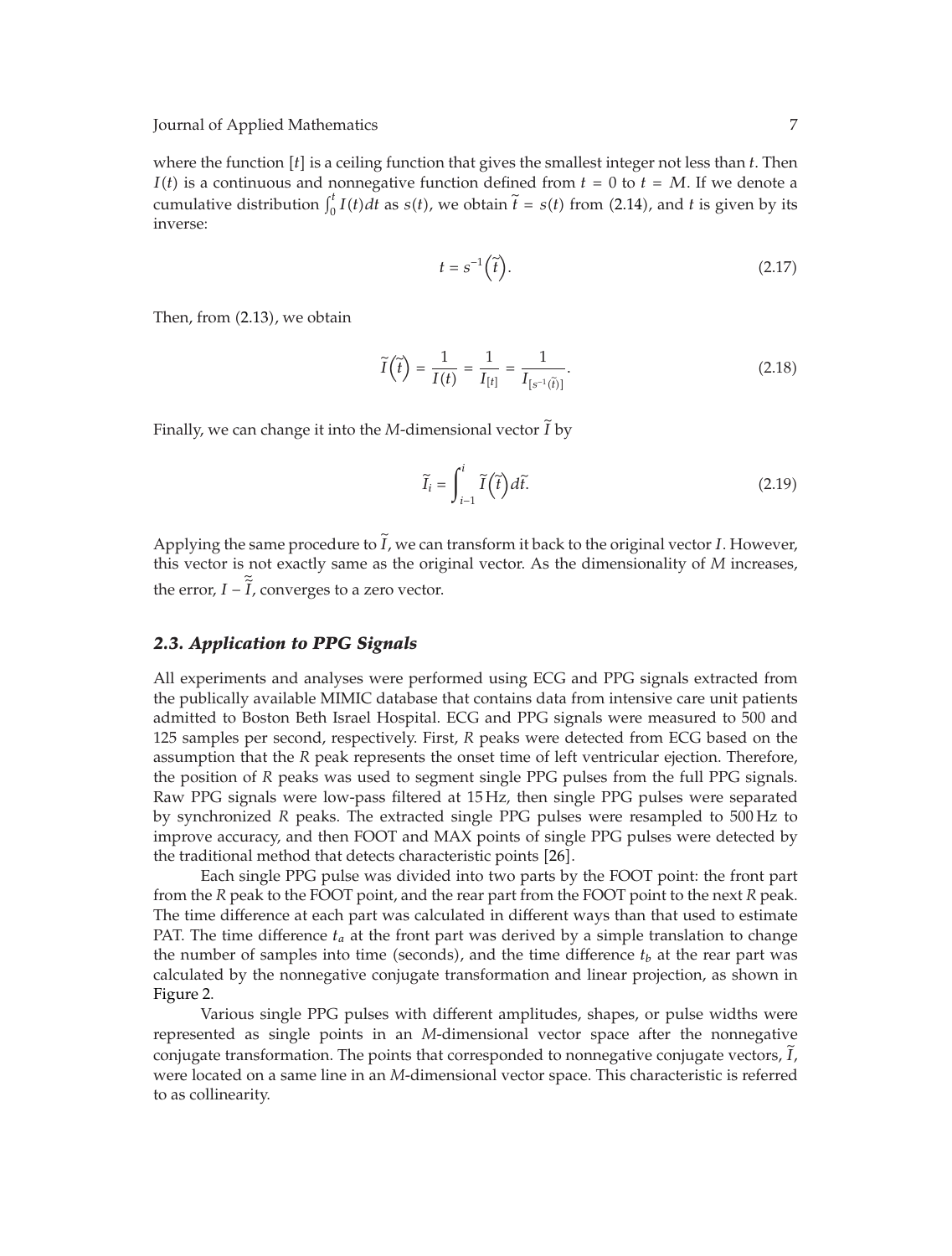

**Figure 2:** Single PPG pulse processing to estimate PAT.

## *2.3.1. Training a Projection Matrix W*

To derive the matrix *W* that projects collinear points in an *M*-dimensional vector space into a one-dimensional time space, 10,000 different PPG pulses were extracted as the training set, and the linear projection matrix was trained according to the MAX point of the PPG pulse, because this is the most obvious characteristic point. Only rear parts of PPG pulses were used to train the linear projection matrix, which we derived by pseudoinverse operation between nonnegative conjugate transformed pulses and the known time information of MAX points as follows:

$$
t_b = W\tilde{I}
$$
  
or  $(t_b^1 \cdots t_b^N) = W(\tilde{I}^1 \cdots \tilde{I}^N)$ . (2.20)

The matrix *W* was calculated from the training samples by using the pseudo-inverse relationship

$$
W = t_b \tilde{I}^T \left(\tilde{I} \tilde{I}^T\right)^{-1},\tag{2.21}
$$

where  $W = (w_1 \cdots w_M) \in \mathbb{R}^{1 \times M}$ ,  $t_b$  is the known time set from the R peaks to the MAX points, *I* is nonnegative conjugate transformed PPG pulse, and *W* is the derived linear -projecting matrix.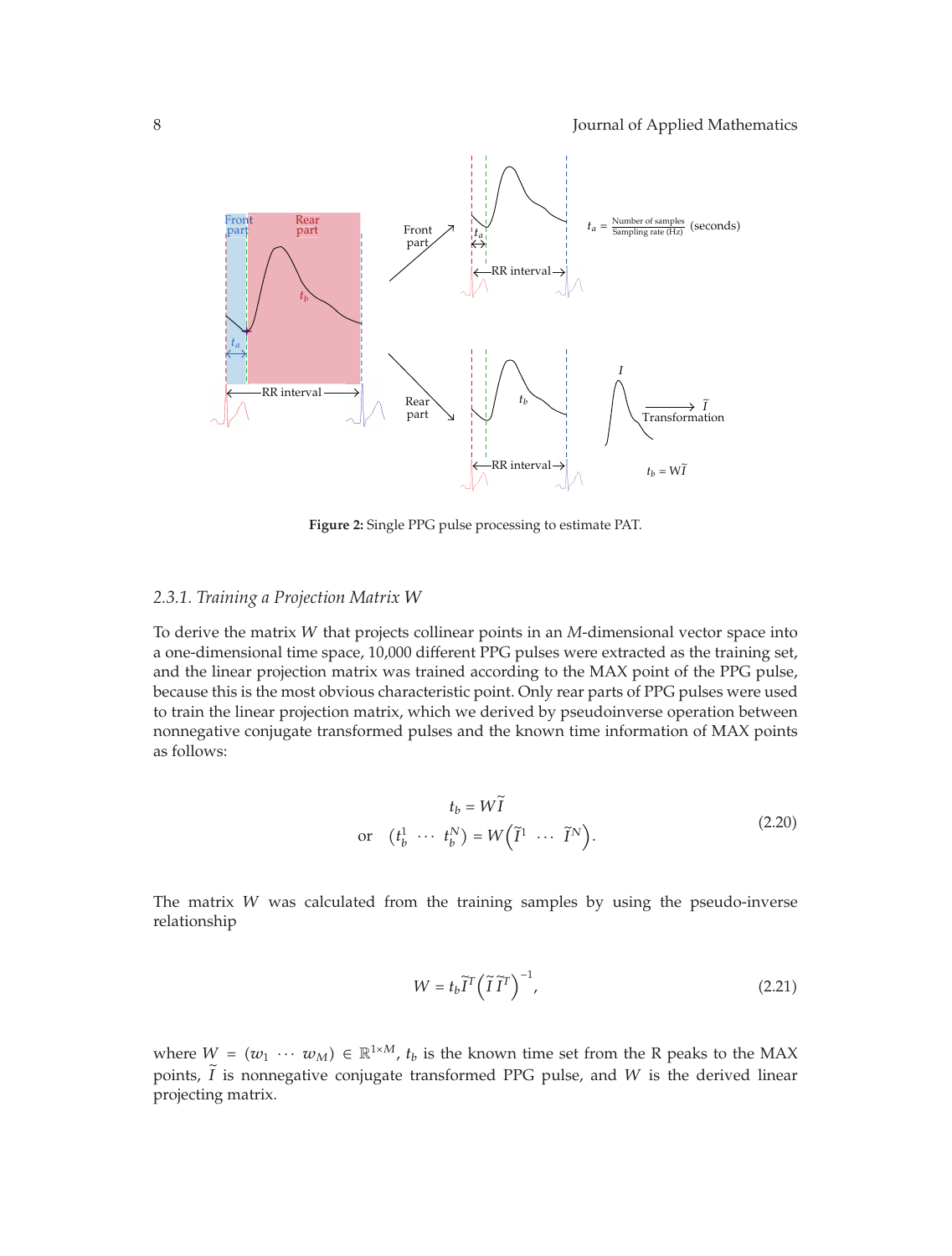### *2.3.2. PAT Estimation*

Single PPG pulses extracted according to *R* peaks of ECG were divided into front and rear sections using the FOOT point, and time values were calculated for each section separately. First, the time of the front part, *ta*, was calculated using the number of samples between the *R* peak and FOOT point divided by the sampling rate. Second, the time of the rear part, *tb*, was acquired by linear operation between the linear projecting matrix  $(W)$  and the nonnegative conjugate transformed pulse  $(I)$ . Finally, the PAT was obtained by simple summation of  $t_a$ and  $t_b$ :

$$
t_a = \frac{\text{Number of samples}}{\text{Sampling rate}} \text{ (seconds)},
$$
  
\n
$$
t_b = W\tilde{I},
$$
  
\n
$$
t_b = (w_1 \cdots w_M) \begin{pmatrix} \tilde{I}_1 \\ \vdots \\ \tilde{I}_M \end{pmatrix} \text{ (seconds)},
$$
  
\n
$$
\text{PATH} = t_a + t_b.
$$
 (2.22)

## **3. Results and Discussion**

To assess the agreement between the traditional method and our novel PAT estimation method, we evaluated a subset of data from the MIMIC database. This database is part of the Physionet platform and contains data from over 72 intensive care unit patients at the Boston Beth Israel Hospital, but we selected only those records for which nonsaturated and nonmissing ECG and PPG signals were simultaneously measured and available [27, 28].

We adopted the agreement analysis proposed by Bland and Altman: given two different estimating methods, their agreement can be assessed by computing the standard deviation of two sets of estimates. The proposed strategy computes the differences between measurements provided by two methods and then computes their dispersion. Two methods have good agreement if dispersion is minimal [29].

To acquire PAT estimates using our method, a linear projecting matrix was derived using a training process, and the derived linear projection matrix was applied to two test sets consisting of 2947 and 2890 PPG pulses, respectively. The mean difference and standard deviations of two sets of PAT estimates were calculated. Results of the agreement analysis are shown in Figure 3. The 95% limits of agreement were calculated as mean difference ± 1*.*96 ∗ standard deviation at each set.

For the first test set, 98.9% of pulses were located between −34.3 ms and 28.3 ms as the limits of agreement, while in the second test set, 96.2% of the pulses were located between −33.4 ms and 25.3 ms.

The typical PAT estimation method, which detects characteristic points, is not accurate when applied to PPG pulse types with different morphologies. We therefore proposed a novel PAT estimation method that provides robust results by considering the morphological characteristics of PPG pulses according to the properties of blood vessels. We initially attempted to find a relation between a projecting factor and original PPG pulses, *f*, but were unsuccessful because of the broad dispersion of pulses in an *M*-dimensional vector space. We therefore decided to transform original PPG pulses into another form. We used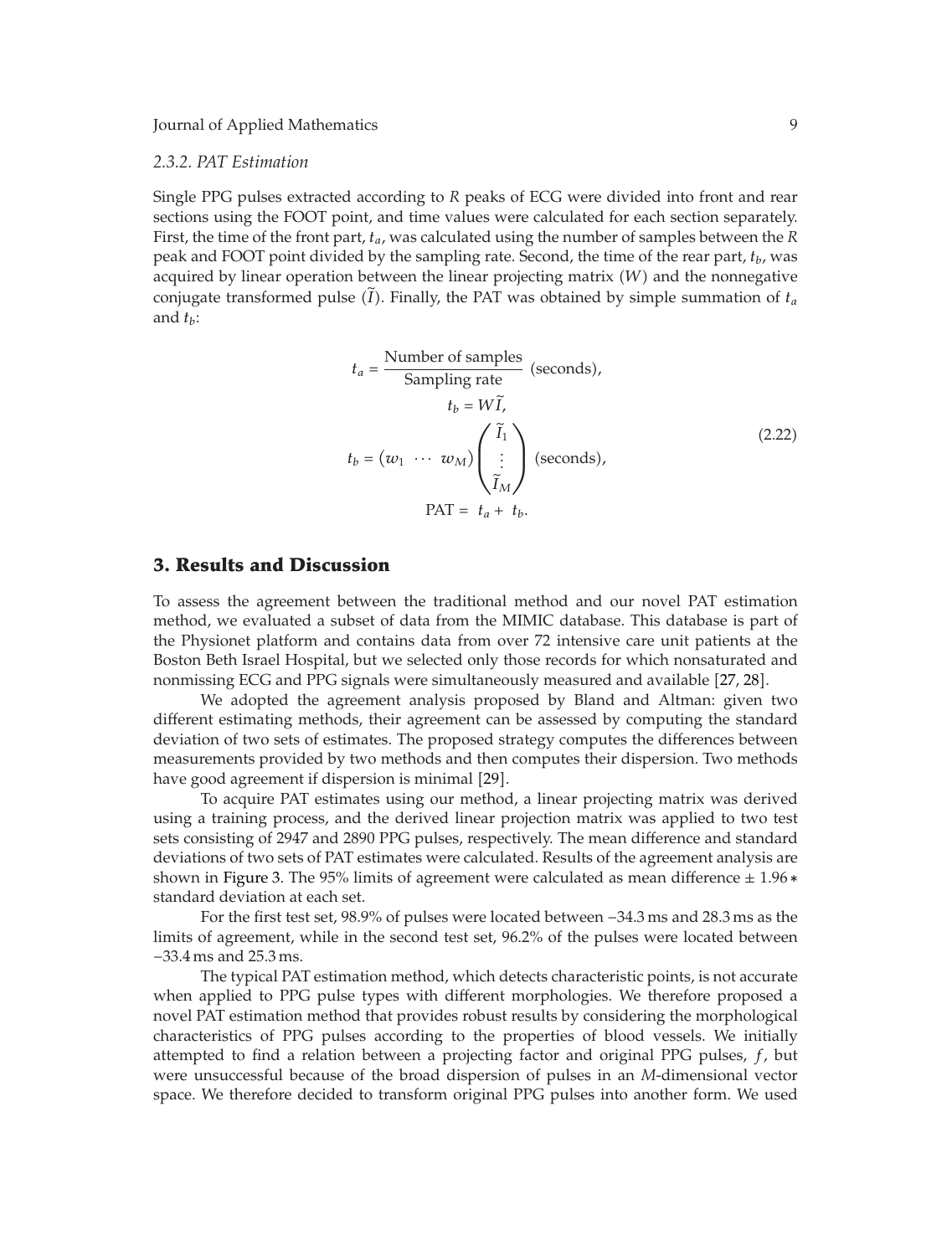

**Figure 3:** Agreement analysis between the two different PAT estimations.

the nonnegative conjugate transformation, because the nonnegative conjugate transformed signal, *I*, had the property of collinearity in an *M*-dimensional vector space and could be used to estimate the PAT by projection onto a one-dimensional time space. We derived a linear projection matrix through the training process for linear projection and applied this matrix to two different morphological PPG pulse sets. PAT values estimated from annotated MAX points and the proposed linear projecting method were in good agreement; over 95% of the data were included within the 95% limits of agreement.

Although our method provides results that appear to be highly accurate, it can show different results according to the linear projection matrix that is derived by different numbers of pulses and dimensionality. Therefore, an optimal combination that is applicable to a variety of morphological PPG pulse types should be determined. For instance, the size of the projecting matrix needs to be adjusted and the time delay caused by the nonnegative conjugate transformation needs to be addressed. Our novel approach still has some limitations in terms of its clinical application for real-time continuous monitoring of PAT as well as stiffness and blood pressure assessment using PPG; the linear projecting matrix needs to be optimized and the time delay caused by the nonnegative conjugate transformation needs to be addressed. Once these issues are addressed, however, our method has great potential in clinical practice to precisely assess cardiovascular risk associated with blood vessels.

## **4. Conclusions**

Various PAT estimation methods exist, most of which are based on unsupervised extraction of characteristic points in PPG signals. Despite the good performance of these PAT estimation techniques when applied to clean PPG signals, they are less reliable when used to analyze morphologically variable PPG signals. Thus, we designed a novel, simple linear model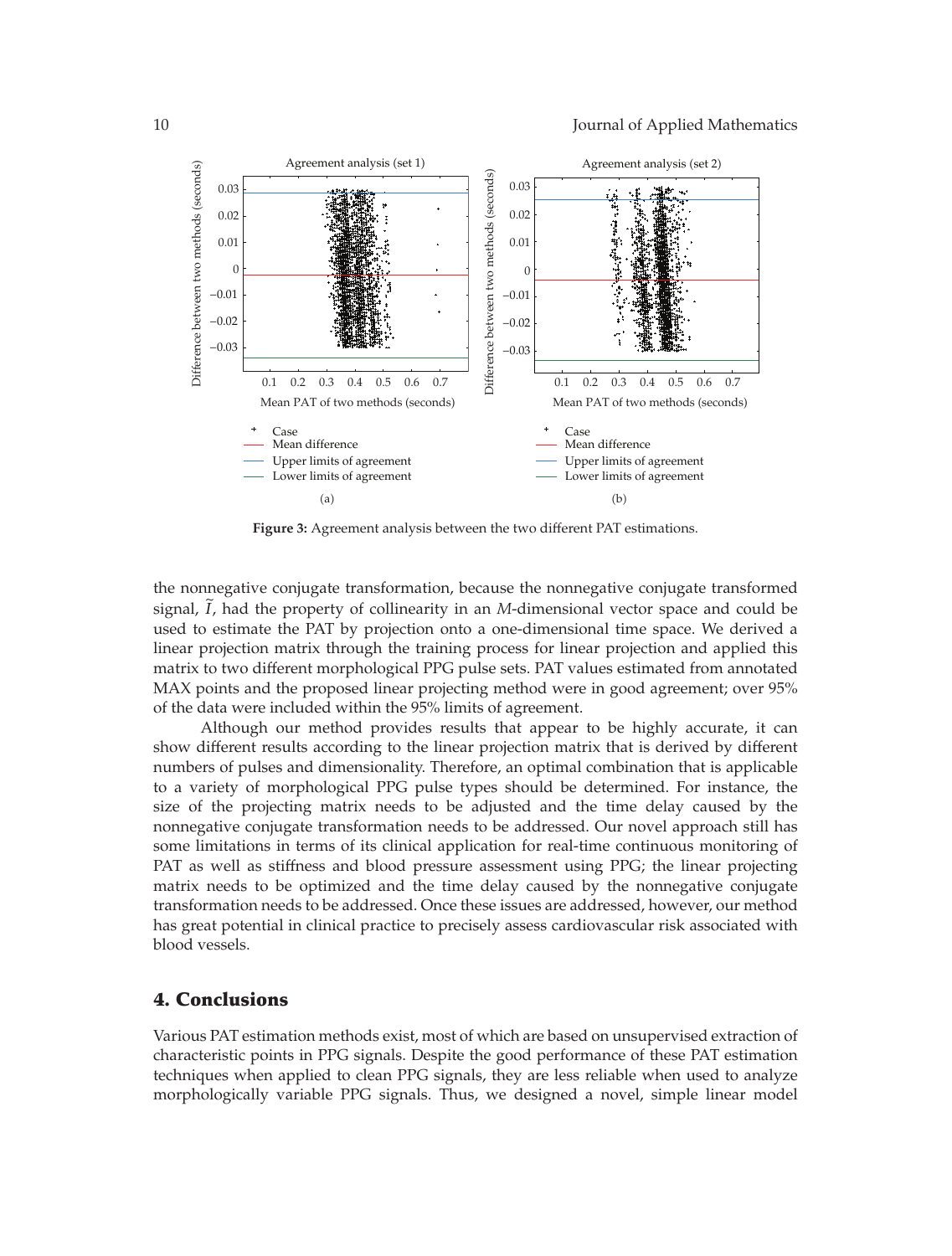based on the nonnegative conjugate transformation. This easy, stable PAT estimation method relies on training of the linear model using various samples. Because our method extracts information from various pressure pulse, it can be applied to different morphological signals without special conditions. In conclusion, we developed a novel method that can be used to estimate PAT robustly for a variety of PPG signals with different morphological characteristics.

## **Authors' Contribution**

D. kim and J-H. Ahn contributed equally to this paper and should be considered cofirst authors.

## **Acknowledgment**

This work was supported by the Research Fund of the Survivability Technology Defense Research Center of Agency for Defense Development of Korea (no. UD090090GD).

## **References**

- 1 M. F. O'Rourke, J. A. Staessen, C. Vlachopoulos, D. Duprez, and G. E. Plante, "Clinical applications of arterial stiffness; definitions and reference values," *American Journal of Hypertension*, vol. 15, no. 5, pp. 426–444, 2002.
- [2] S. J. Zieman, V. Melenovsky, and D. A. Kass, "Mechanisms, pathophysiology, and therapy of arterial stiffness," *Arteriosclerosis, Thrombosis, and Vascular Biology*, vol. 25, no. 5, pp. 932–943, 2005.
- [3] S. Laurent, J. Cockcroft, L. Van Bortel et al., "Expert consensus document on arterial stiffness: methodological issues and clinical applications," *European Heart Journal*, vol. 27, no. 21, pp. 2588–2605, 2006.
- [4] C. Vlachopoulos, K. Aznaouridis, and C. Stefanadis, "Clinical appraisal of arterial stiffness: the argonauts in front of the golden fleece," *Heart*, vol. 92, no. 11, pp. 1544–1550, 2006.
- [5] C. McEniery and J. Cockcroft, "Does arterial stiffness predict atherosclerotic coronary events?" *Advanced Cardiology*, vol. 44, pp. 160–172, 2007.
- 6 I. J. Kullo and A. R. Malik, "Arterial ultrasonography and tonometry as adjuncts to cardiovascular risk stratification," *Journal of the American College of Cardiology*, vol. 49, no. 13, pp. 1413–1426, 2007.
- 7 I. B. Wilkinson, J. R. Cockcroft, and D. J. Webb, "Pulse wave analysis and arterial stiffness," *Journal of Cardiovascular Pharmacology*, vol. 32, supplement 3, pp. S33–S37, 1998.
- [8] W. W. Nichols, "Clinical measurement of arterial stiffness obtained from noninvasive pressure waveforms," *American Journal of Hypertension*, vol. 18, no. 1, 2005.
- 9 K. Sutton-Tyrrell, R. H. Mackey, R. Holubkov, P. V. Vaitkevicius, H. A. Spurgeon, and E. G. Lakatta, "Measurement variation of aortic pulse wave velocity in the elderly," *American Journal of Hypertension*, vol. 14, no. 5, pp. 463–468, 2001.
- [10] I. B. Wilkinson, S. A. Fuchs, I. M. Jansen et al., "Reproducibility of pulse wave velocity and augmentation index measured by pulse wave analysis," *Journal of Hypertension*, vol. 16, no. 12, pp. 2079–2084, 1998.
- 11 J. Blacher, R. Asmar, S. Djane, G. M. London, and M. E. Safar, "Aortic pulse wave velocity as a marker of cardiovascular risk in hypertensive patients," *Hypertension*, vol. 33, no. 5, pp. 1111–1117, 1999.
- 12 J. Blacher, A. P. Guerin, B. Pannier, S. J. Marchais, M. E. Safar, and G. M. London, "Impact of aortic stiffness on survival in end-stage renal disease," *Circulation*, vol. 99, no. 18, pp. 2434–2439, 1999.
- [13] K. Cruickshank, L. Riste, S. G. Anderson, J. S. Wright, G. Dunn, and R. G. Gosling, "Aortic pulse-wave velocity and its relationship to mortality in diabetes and glucose intolerance: an integrated index of vascular function?" *Circulation*, vol. 106, no. 16, pp. 2085–2090, 2002.
- 14 S. Laurent, P. Boutouyrie, R. Asmar et al., "Aortic stiffness is an independent predictor of all-cause and cardiovascular mortality in hypertensive patients," *Hypertension*, vol. 37, no. 5, pp. 1236–1241, 2001.